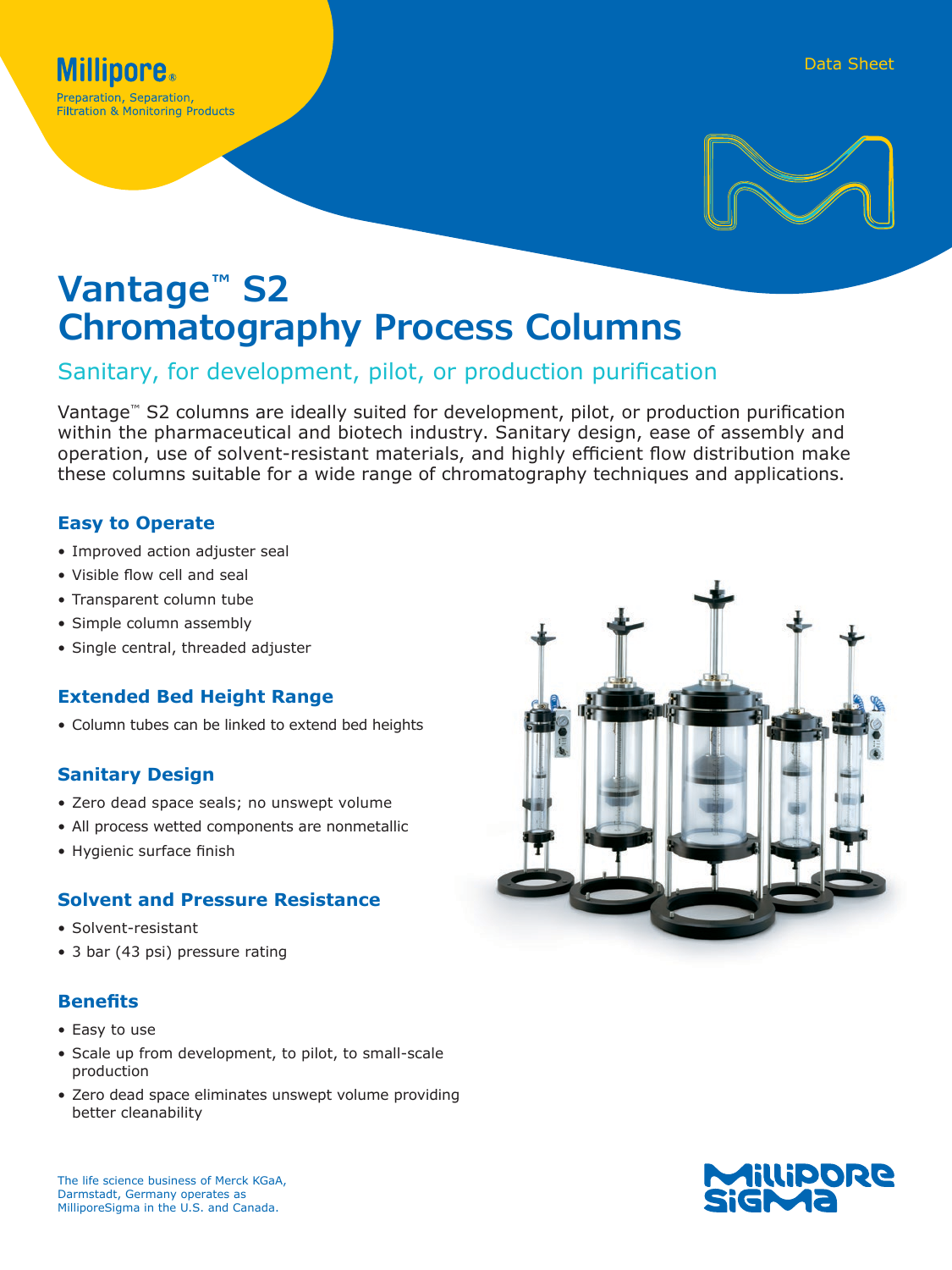## **Comprehensive Range of Services and Support**

#### **Qualification Services**

Our qualification services are designed to make the integration of our system into your process as seamless as possible and ensure your equipment is properly installed and functioning per your pre-defined requirements.

#### **Preventive Maintenance (PM)**

With our PM service, your equipment will be maintained and verified using established protocols to ensure documented compliance with quality requirements. Spare parts, which must be purchased separately, will be replaced as needed. Maintenance recommendations and a full report of the services performed will also be provided to ensure that the validated state of the equipment is maintained.

#### **Corrective Maintenance (CM)**

In the unlikely case your system does experience a problem, our engineers will provide on-site technical support to get you back up and running as quickly as possible.

#### **Spare Parts**

Purchasing spare parts directly from us is the only way we can guarantee that you get the right parts every time, with the same level of performance as the original.

| <b>Catalogue Number</b> | <b>Description</b>                                                                  | Comment                                 |
|-------------------------|-------------------------------------------------------------------------------------|-----------------------------------------|
| SSVIOQVAC               | Vantage® SAT & IQ/OQ execution including protocol and travel                        |                                         |
| SSVPRMVAC               | Vantage <sup>®</sup> Preventive Maintenance execution including protocol and travel | Spare part kit to be ordered separately |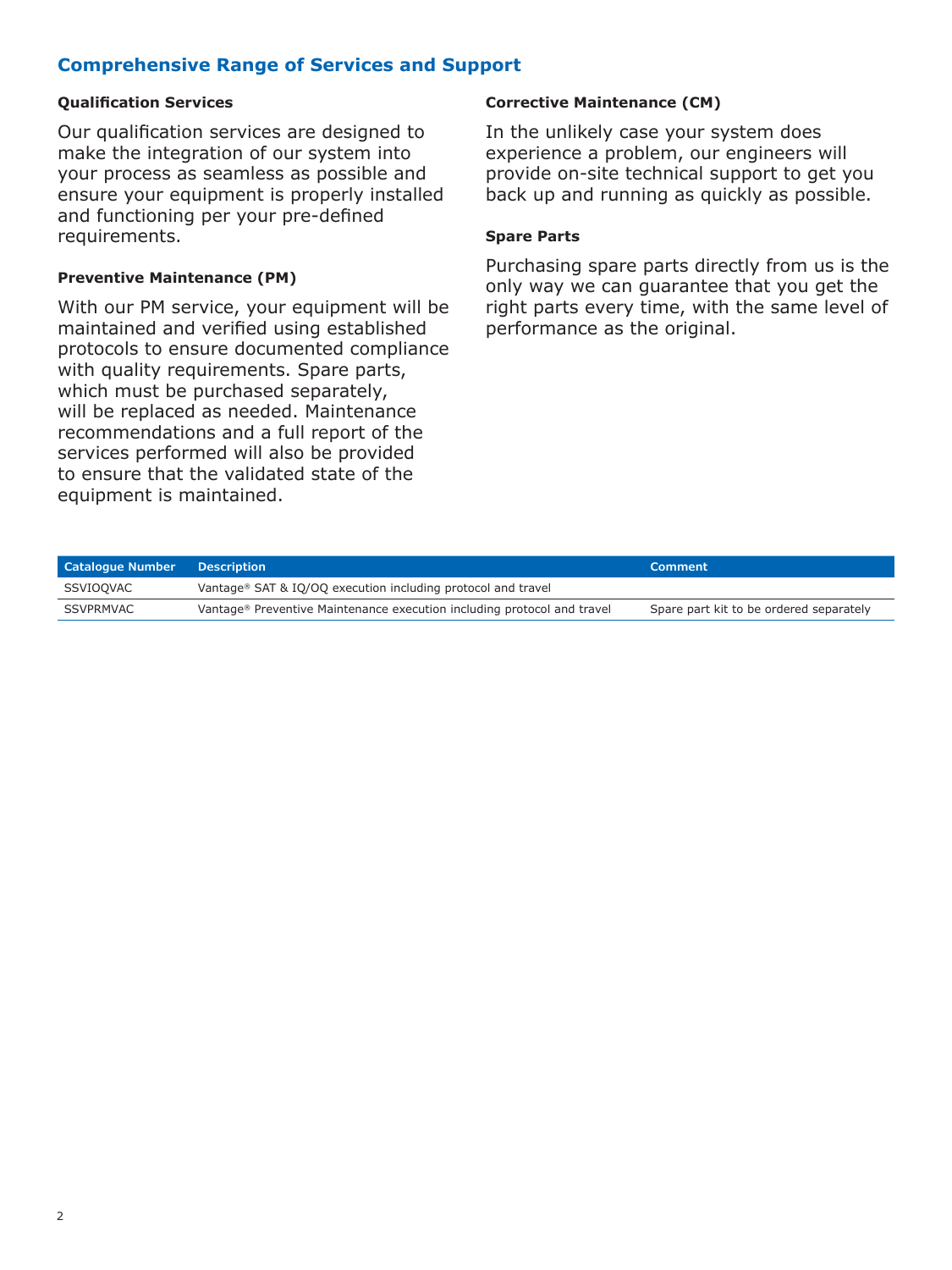#### **Specifications**

|                                                                                                                                        | VS 60 x 500 mm                                                                                                                                    | VS 90 x 500 mm                                              | VS 130 x 500 mm                                                                                                                                                                                                                                                                                                       | VS 180 x 500 mm | VS 250 x 500 mm |
|----------------------------------------------------------------------------------------------------------------------------------------|---------------------------------------------------------------------------------------------------------------------------------------------------|-------------------------------------------------------------|-----------------------------------------------------------------------------------------------------------------------------------------------------------------------------------------------------------------------------------------------------------------------------------------------------------------------|-----------------|-----------------|
| Tube internal diameter (mm)                                                                                                            | 62                                                                                                                                                | 89                                                          | 127                                                                                                                                                                                                                                                                                                                   | 178             | 252             |
| Cross-sectional area (cm <sup>2</sup> )                                                                                                | 31                                                                                                                                                | 62                                                          | 125                                                                                                                                                                                                                                                                                                                   | 250             | 500             |
| Adjustable bed height (mm)                                                                                                             | $0 - 480$                                                                                                                                         | $0 - 465$                                                   | $0 - 455$                                                                                                                                                                                                                                                                                                             | $0 - 490$       | $0 - 455$       |
| Adjustable capacity (L)                                                                                                                | $0 - 1.5$                                                                                                                                         | $0 - 2.9$                                                   | $0 - 5.7$                                                                                                                                                                                                                                                                                                             | $0 - 12.3$      | $0 - 22.8$      |
| Adjustable bed height with<br>extension tube (mm)                                                                                      | 545-1030                                                                                                                                          | 525-1005                                                    | 545-1020                                                                                                                                                                                                                                                                                                              | 590-1110        | 580-1065        |
| Adjustable capacity with<br>extension tube (L)                                                                                         | $1.7 - 3.2$                                                                                                                                       | $3.3 - 6.2$                                                 | $6.8 - 12.8$                                                                                                                                                                                                                                                                                                          | $14.8 - 27.5$   | $29.0 - 53.3$   |
| Adjustable bed height with extension<br>tube and fixed cell extension (mm)                                                             | 295-785                                                                                                                                           | $275 - 755$                                                 | 295-770                                                                                                                                                                                                                                                                                                               | 340-850         | 330-815         |
| Adjustable capacity with extension<br>tube and fixed cell extension (liters)                                                           | $0.9 - 2.4$                                                                                                                                       | $1.7 - 4.7$                                                 | $3.7 - 9.6$                                                                                                                                                                                                                                                                                                           | $8.5 - 21.3$    | $16.5 - 40.8$   |
| <b>Pressure rating</b>                                                                                                                 | 3 bar (43 psi)                                                                                                                                    |                                                             |                                                                                                                                                                                                                                                                                                                       |                 |                 |
| Operating temperature                                                                                                                  | $2 - 30 °C$                                                                                                                                       |                                                             |                                                                                                                                                                                                                                                                                                                       |                 |                 |
| <b>Materials of Construction</b>                                                                                                       |                                                                                                                                                   |                                                             | All materials used in the manufacture of the column, and which come into contact with the process<br>stream, have been selected so as to either conform to the relevant sections of the FDA Code of Federal<br>Regulations, Volume 21, Parts 170 to 199, or have passed USP <88> Class VI tests for in-vivo toxicity. |                 |                 |
| <b>Wetted Surfaces</b>                                                                                                                 |                                                                                                                                                   |                                                             |                                                                                                                                                                                                                                                                                                                       |                 |                 |
| Column tube:<br>Flow cell:<br>Support mesh:<br>Flow tube:<br>Zero dead space<br>adjuster seal:<br>Ladish <sup>®</sup> /flow tube seal: | TPX <sup>®</sup> (Polymethylpentene)<br><b>TPX®</b><br>Polypropylene 15 µm<br>Polypropylene<br><b>EPDM</b><br>Santoprene® Thermoplastic Elastomer |                                                             |                                                                                                                                                                                                                                                                                                                       |                 |                 |
| <b>External Surfaces</b>                                                                                                               |                                                                                                                                                   | 316 Stainless steel, Aluminum bronze, Polypropylene, Acetal |                                                                                                                                                                                                                                                                                                                       |                 |                 |

#### **Chemical Resistance**

| <b>Substance</b>                    | <b>Concentration</b> | Vantage <sup>™</sup> S2 |
|-------------------------------------|----------------------|-------------------------|
| Acetic acid                         | < 25%                | ✓                       |
| Acetone                             | 100%                 |                         |
| Acetonitrile                        | 100%                 |                         |
| Ethanol                             | 100%                 | ✓                       |
| Hydrochloric acid                   | 1M                   | ✓                       |
| Isopropanol                         | 100%                 | ✓                       |
| Methanol                            | 100%                 | ✓                       |
| Dichloromethane                     | 100%                 |                         |
| Peracetic acid                      | 300 ppm              | ✓                       |
| Phosphate buffer                    | 2M                   | ✓                       |
| Potassium hydroxide                 | 2M                   | ✓                       |
| Sodium chloride                     | 4M                   | ✓                       |
| Sodium hydroxide                    | 2M                   | ✓                       |
| Sodium hypochlorite                 | 200 ppm              | ✓                       |
| Sulfuric acid                       | 1M                   | ✓                       |
| Tributyl phosphate 5                | $\frac{0}{0}$        | ✓                       |
| Triton <sup>®</sup> X100 Surfactant | 100%                 | ✓                       |
| Urea                                | 6M                   |                         |

✓ = Resistant

● = Limited resistance (dependent on contact temperature and time) ■ = Non resistant